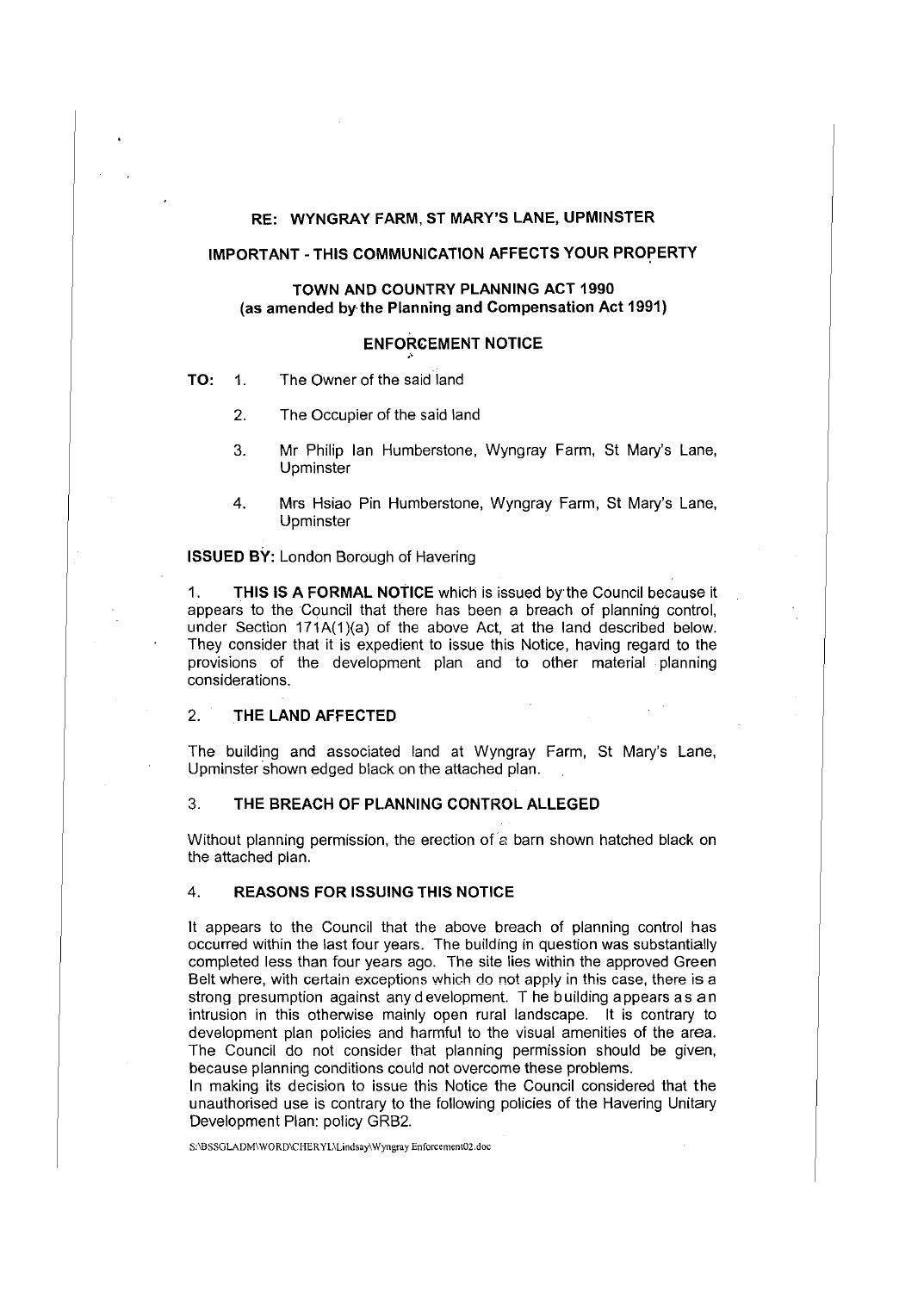# 5. **WHAT YOU ARE REQUIRED TO DO**

(i) Remove the Barn

Time for compliance: 3 months from the effective date of this notice.

(ii) Remove from the land all building materials and rubble arising from compliance with the first requirement above.

Time for compliance: 3 months from the effective date of this notice

# 6. **WHEN THIS NOTICE TAKES EFFECT**

This Notice takes effect on 26<sup>th</sup> May 2004, unless an appeal is made against it beforehand

Dated: 14<sup>th</sup> April 2004

Signed:

Authorised Officer

on behalf of London Borough of Havering Town Hall Main Road Romford RM1 3BD

# **YOUR RIGHT OF APPEAL**

You can appeal against this Enforcement Notice to the Secretary of State by the 26<sup>th</sup> May 2004. Further details are given in the attached explanatory note.

# **WHAT HAPPENS IF YOU DO NOT APPEAL**

If you do not appeal against this Enforcement Notice, it will take effect on  $26<sup>th</sup>$ May 2004 and you must then ensure that the required steps for complying with it, for which you may be held responsible, are taken within the period specified in the Notice.

**FAILURE TO COMPLY WITH AN ENFORCEMENT NOTICE WHICH HAS TAKEN EFFECT CAN RESULT IN PROSECUTION AND/OR REMEDIAL ACTION BY THE COUNCIL.** 

S:\BSSGLADM\WORD\CHERYL\Lindsay\ Wyngray Enforcement02.doc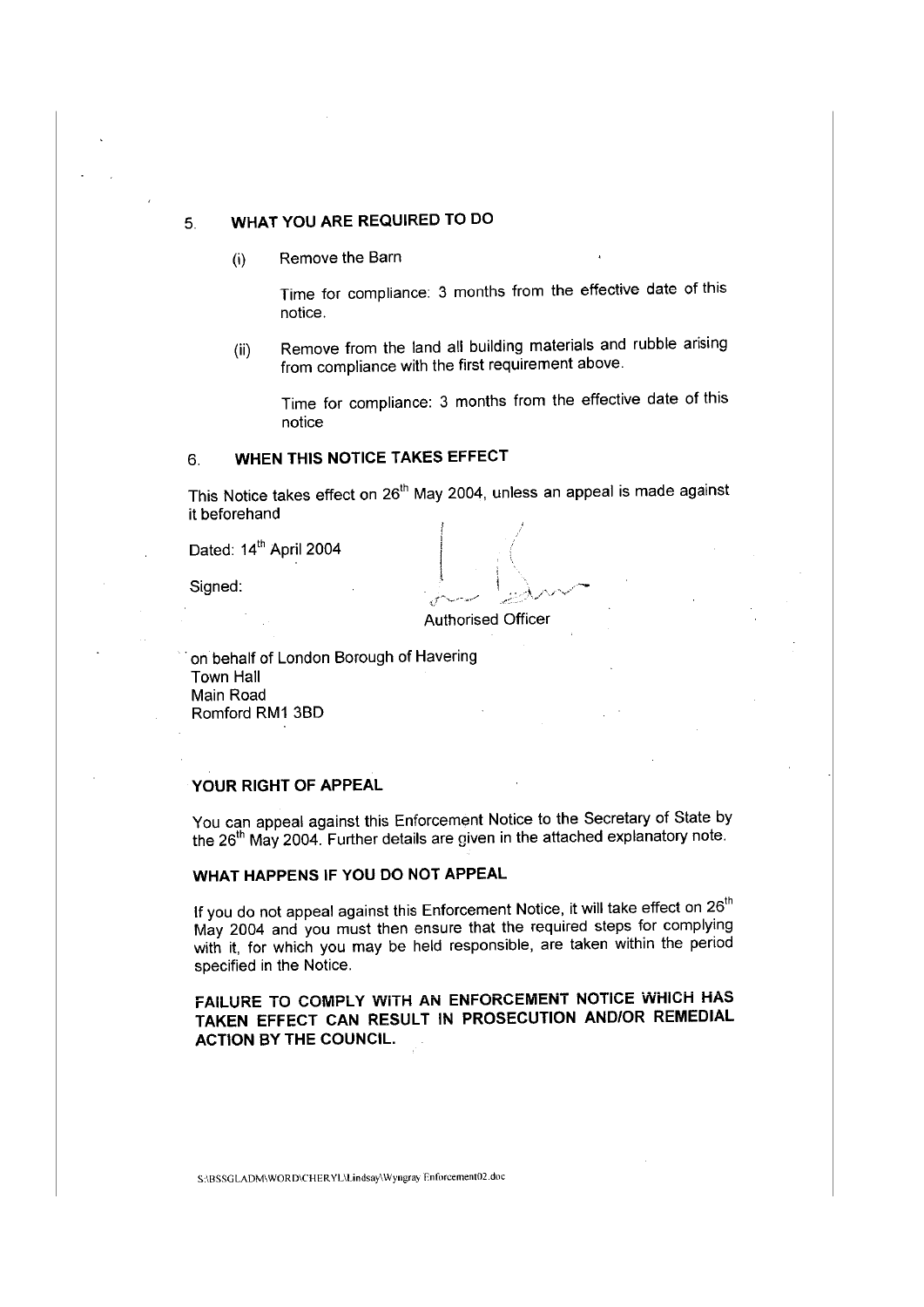#### **EXPLANATORY NOTES**

#### **STATUTORY PROVISIONS**

A summary of Sections 171A, 1718 and 172 to 177 of the Town and Country Planning Act 1990 (as amended) is enclosed with this Notice.

# **YOUR RIGHT OF APPEAL**

You can appeal against this Notice, but any appeal must be in writing and received, or posted (with the postage paid and properly addressed) in time to be received in the ordinary course of the post, by the Secretary of State before 26<sup>th</sup> May 2004. The enclosed booklet "Enforcement Appeals - A guide to Procedure" sets out your rights. Read it carefully. If you appeal you should use the enclosed appeal forms. Two copies are for you to send to the Secretary of State if you decide to appeal. The other is for you to keep as a duplicate for your own records. You should also send the Secretary of State a copy of the Enforcement Notice.

## **GROUNDS OF APPEAL**

The grounds of appeal are set out in Section 174 of the Town and Country Planning Act 1990 and are also set out on pages  $2 - 5$  of the enclosed appeal forms.

#### **PLANNING APPLICATION FEE**

Should wish to appeal on ground (a) - that planning permission should be granted for the unauthorised use - then a fee of £220.00 is payable both to the Secretary of State and to the Council. If the fees are not paid then that ground of appeal will not be valid.

# **STATEMENT ON GROUNDS OF APPEAL**

You must submit to the Secretary of State, either when giving notice of appeal or within 14 days from the date on which the Secretary of State sends him a notice so requiring him, a statement in writing specifying the grounds on which you are appealing against the enforcement notice and stating briefly the facts on which you propose to rely in support of each of those grounds.

## **RECIPIENTS OF THE ENFORCEMENT NOTICE**

The names and addresses of all the persons on whom the Enforcement Notice has been served are:

- 1. The Owner of the said land
- 2. The Occupier of the said land
- 3. Mr Philip Ian Humberstone, Wyngray Farm, St Mary's Lane, Upminster
- 4. Mrs Hsiao Pin Humberstone, Wyngray Farm, St Mary's Lane, Upminster

S:\BSSGLADM\WORD\CHERYL\Lindsay\Wyngray Enforcement02.doc